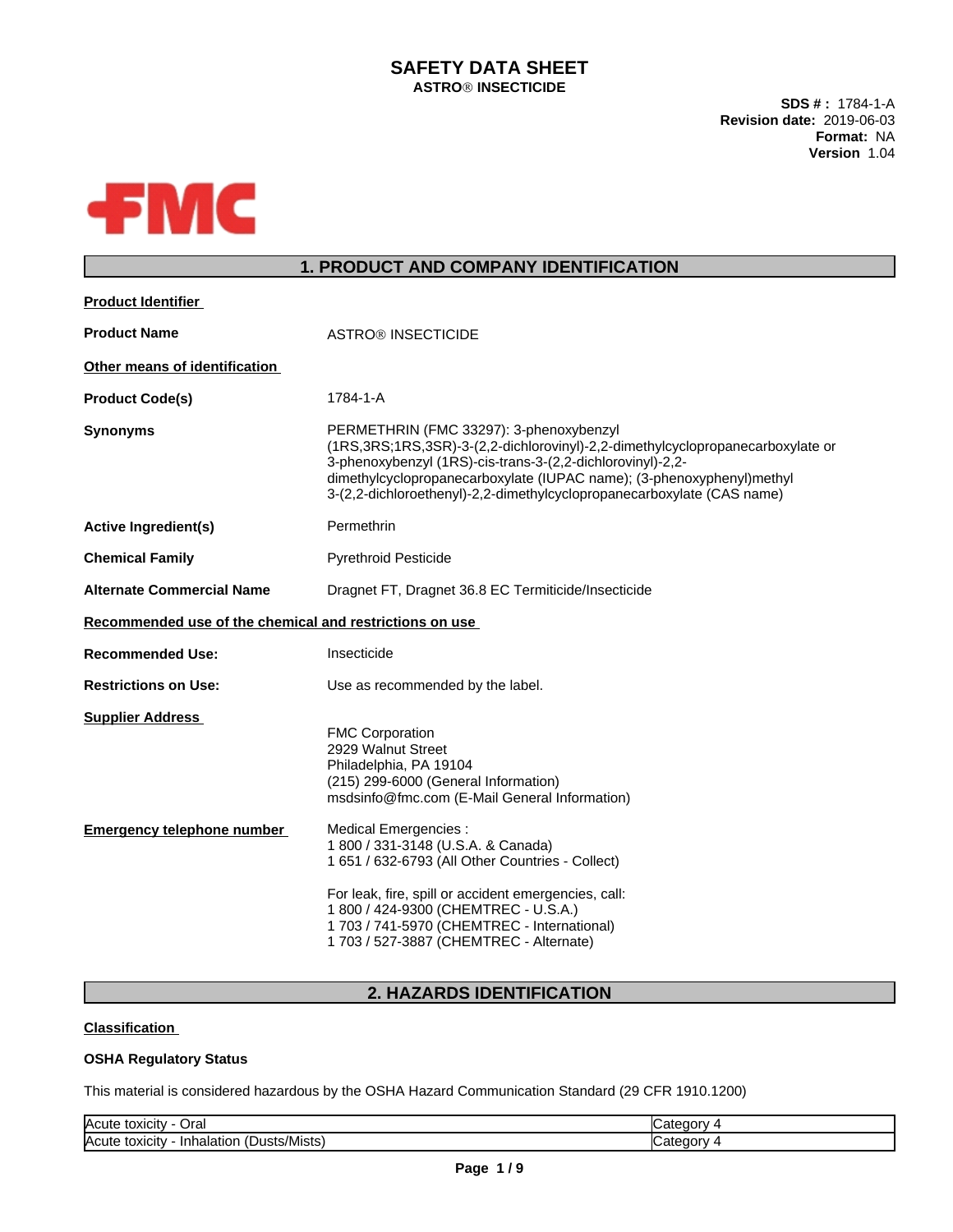# **ASTROÒ INSECTICIDE**

|                                                    | 1 YI YI YII 1.V     |
|----------------------------------------------------|---------------------|
| Skin sensitization                                 | <b>ICategory 1B</b> |
| Specific target organ toxicity (single exposure)   | Category 2          |
| Specific target organ toxicity (repeated exposure) | Category 2          |
| Aspiration toxicity                                | <b>Category</b>     |

#### **GHS Label elements, including precautionary statements**

### **EMERGENCY OVERVIEW**

**Danger**

# **Hazard Statements**

H302 - Harmful if swallowed

- H304 May be fatal if swallowed and enters airways
- H317 May cause an allergic skin reaction
- H332 Harmful if inhaled
- H371 May cause damage to organs
- H373 May cause damage to organs through prolonged or repeated exposure



#### **Precautionary Statements - Prevention**

P264 - Wash face, hands and any exposed skin thoroughly after handling

- P270 Do not eat, drink or smoke when using this product
- P272 Contaminated work clothing should not be allowed out of the workplace
- P280 Wear protective gloves
- P260 Do not breathe dust/fume/gas/mist/vapors/spray

### **Precautionary Statements - Response**

P308 + P311 - If exposed or concerned: Call a POISON CENTER or doctor

P302 + P352 - IF ON SKIN: Wash with plenty of water and soap

- P333 + P313 If skin irritation or rash occurs: Get medical advice/attention
- P363 Wash contaminated clothing before reuse

P304 + P340 - IF INHALED: Remove person to fresh air and keep comfortable for breathing

- P312 Call a POISON CENTER or doctor if you feel unwell
- P301 + P310 IF SWALLOWED: Immediately call a POISON CENTER or doctor
- P331 Do NOT induce vomiting
- P330 Rinse mouth

### **Precautionary Statements - Storage**

P405 - Store locked up

**Precautionary Statements - Disposal** P501 - Dispose of contents/container to an approved waste disposal plant

**Hazards not otherwise classified (HNOC)**

No hazards not otherwise classified were identified.

#### **Other Information**

Very toxic to aquatic life with long lasting effects. Causes mild skin irritation. May be harmful in contact with skin.

# **3. COMPOSITION/INFORMATION ON INGREDIENTS**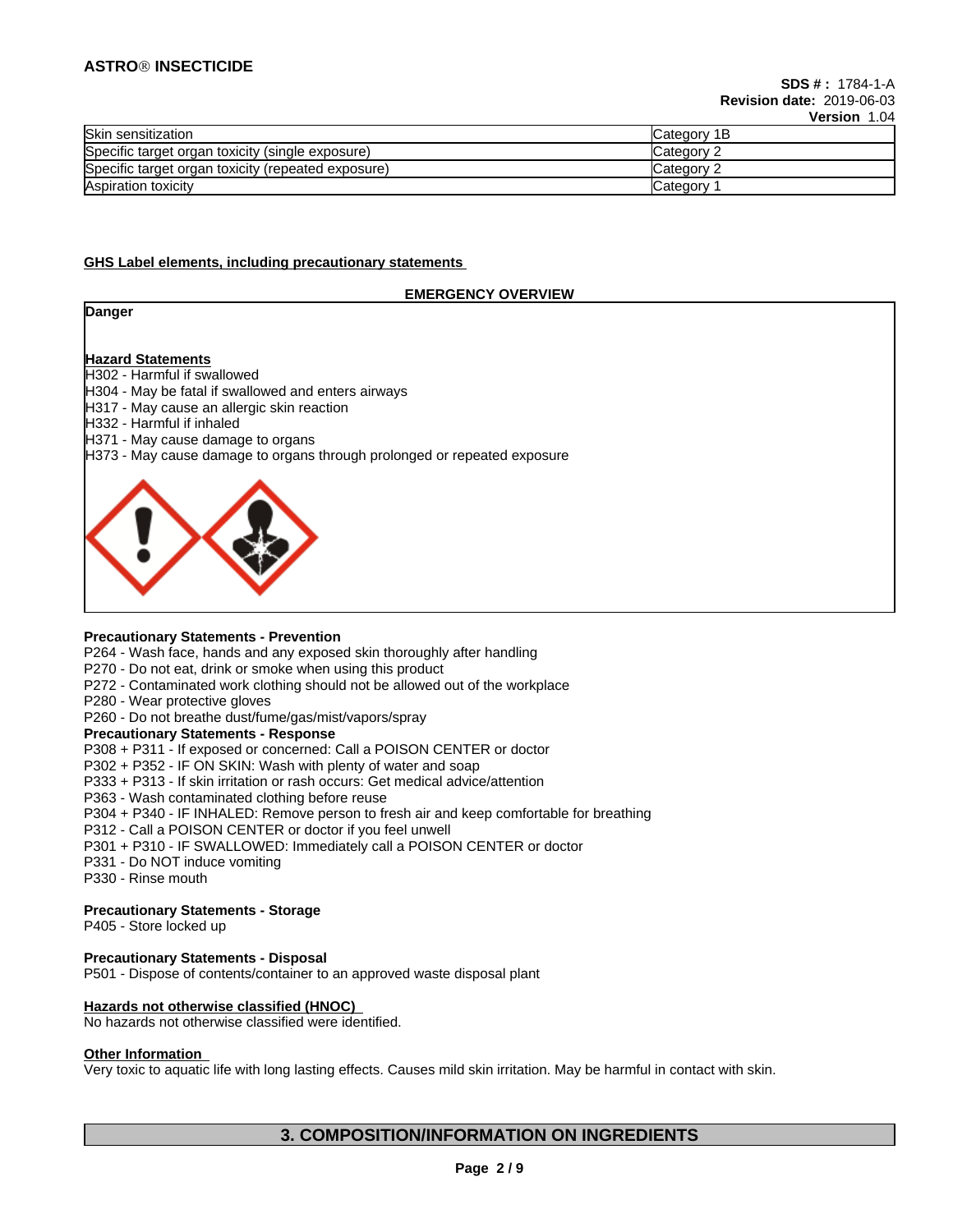**Chemical Family Pyrethroid Pesticide.** 

| <b>Chemical name</b>                           | <b>CAS-No</b> | Weight % |
|------------------------------------------------|---------------|----------|
| Permethrin                                     | 52645-53-1    | 36.8     |
| . hvdrotreated light<br>Petroleum distillates. | 64742-47-8    | 10-20    |
| -1.1'-Biphenyl, bis(1-methylethyl).            | 69009-90-     | 20-30    |

Synonyms are provided in Section 1.

|                                                                                                            | <b>4. FIRST AID MEASURES</b>                                                                                                                                                                                                                                                                                                     |  |
|------------------------------------------------------------------------------------------------------------|----------------------------------------------------------------------------------------------------------------------------------------------------------------------------------------------------------------------------------------------------------------------------------------------------------------------------------|--|
| <b>Eye Contact</b>                                                                                         | Hold eyes open and rinse slowly and gently with water for 15 to 20 minutes. Remove<br>contact lenses, if present, after the first 5 minutes, then continue rinsing eye. Call a poison<br>control center or doctor for further treatment advice.                                                                                  |  |
| <b>Skin Contact</b>                                                                                        | Take off contaminated clothing. Rinse skin immediately with plenty of water for 15-20<br>minutes. Call a poison control center or doctor for further treatment advice.                                                                                                                                                           |  |
| <b>Inhalation</b>                                                                                          | Move to fresh air. If person is not breathing, call 911 or an ambulance, then give artificial<br>respiration, preferably mouth-to-mouth if possible. Call a poison control center or doctor for<br>further treatment advice.                                                                                                     |  |
| Ingestion                                                                                                  | Immediately call a poison control center or doctor. Do not induce vomiting unless told to do<br>so by a poison control center or doctor. Do not give any liquid to the person. Do not give<br>anything by mouth to an unconscious person.                                                                                        |  |
| Most important symptoms and<br>effects, both acute and delayed                                             | Central nervous system effects.                                                                                                                                                                                                                                                                                                  |  |
| Indication of immediate medical<br>attention and special treatment<br>needed, if necessary                 | This product is a pyrethroid. If large amounts have been ingested, the stomach and<br>intestines should be evacuated. Treatment is symptomatic and supportive. Digestible fats,<br>oils, or alcohol may increase absorption and so should be avoided. Contains petroleum<br>distillate. Vomiting may cause aspiration pneumonia. |  |
|                                                                                                            | <b>5. FIRE-FIGHTING MEASURES</b>                                                                                                                                                                                                                                                                                                 |  |
| <b>Suitable Extinguishing Media</b>                                                                        | Foam. Carbon dioxide (CO <sub>2</sub> ). Dry chemical. Water spray or fog.                                                                                                                                                                                                                                                       |  |
| Specific Hazards Arising from the<br><b>Chemical</b>                                                       | Combustible liquid                                                                                                                                                                                                                                                                                                               |  |
| <b>Explosion data</b><br><b>Sensitivity to Mechanical Impact</b><br><b>Sensitivity to Static Discharge</b> | No information available.<br>No information available.                                                                                                                                                                                                                                                                           |  |
| Protective equipment and<br>precautions for firefighters                                                   | As in any fire, wear self-contained breathing apparatus and full protective gear. Isolate fire<br>area. Evaluate upwind.                                                                                                                                                                                                         |  |
|                                                                                                            | <b>6. ACCIDENTAL RELEASE MEASURES</b>                                                                                                                                                                                                                                                                                            |  |
| <b>Personal Precautions</b>                                                                                | Isolate and post spill area. Remove all sources of ignition. Wear suitable protective clothing,<br>gloves and eye/face protection. For personal protection see section 8.                                                                                                                                                        |  |
| Other                                                                                                      | For further clean-up instructions, call FMC Emergency Hotline number listed in Section 1<br>"Product and Company Identification" above.                                                                                                                                                                                          |  |
| <b>Environmental Precautions</b>                                                                           | Keep people and animals away from and upwind of spill/leak. Keep material out of lakes,<br>streams, ponds, and sewer drains. Keep out of waterways.                                                                                                                                                                              |  |
| <b>Methods for Containment</b>                                                                             | Dike to prevent runoff. Absorb with earth, sand or other non-combustible material and<br>transfer to containers for later disposal.                                                                                                                                                                                              |  |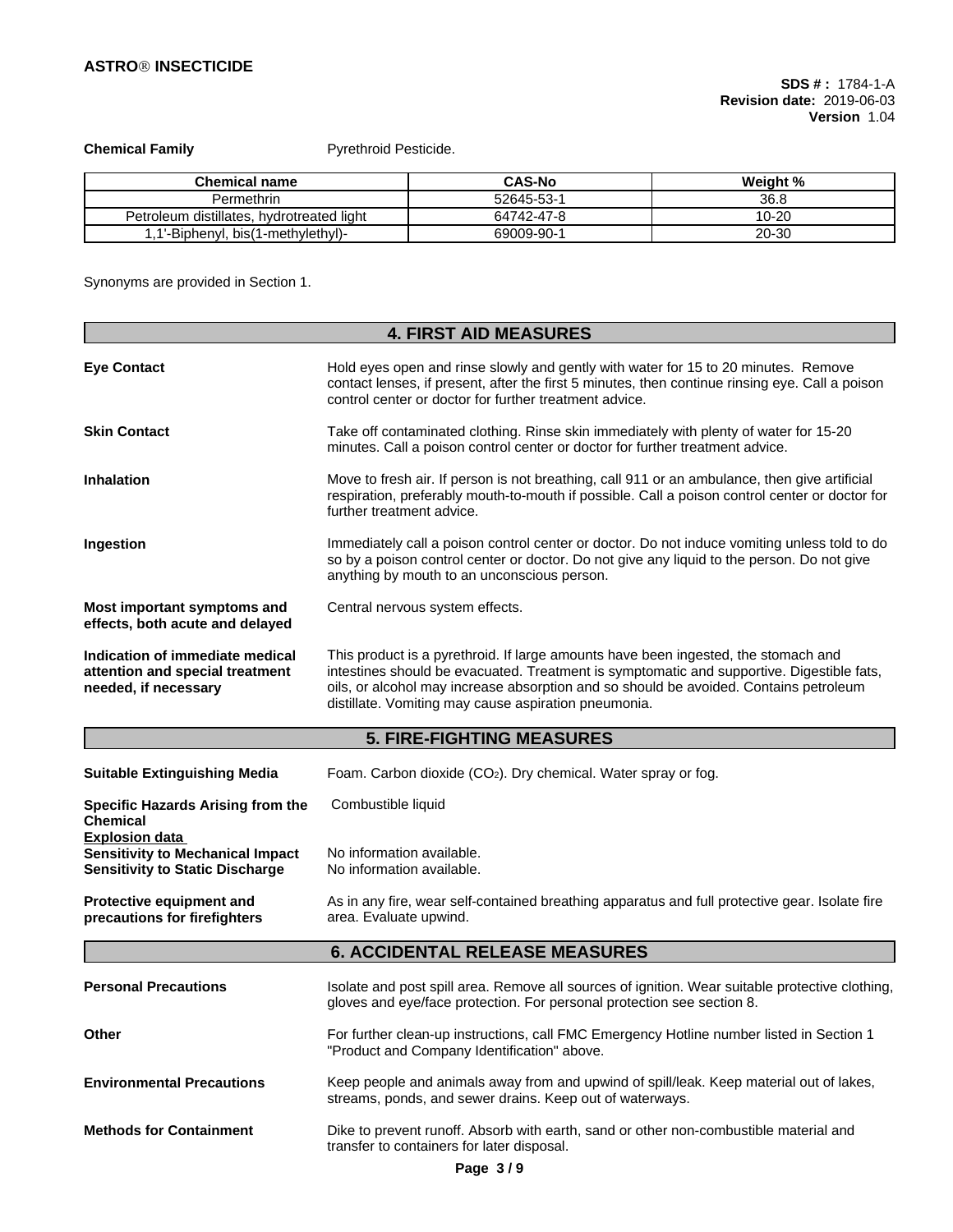**Methods for cleaning up** Clean and neutralize spill area, tools and equipment by washing with water and soap. Absorb rinsate and add to the collected waste. Waste must be classified and labeled prior to recycling or disposal. Dispose of waste as indicated in Section 13.

# **7. HANDLING AND STORAGE**

| <b>Handling</b>       | Do not contaminate other pesticides, fertilizers, water, food, or feed by storage or disposal.                                                                                                           |
|-----------------------|----------------------------------------------------------------------------------------------------------------------------------------------------------------------------------------------------------|
| <b>Storage</b>        | Keep in a dry, cool and well-ventilated place. Keep away from open flames, hot surfaces<br>and sources of ignition. Keep out of reach of children and animals. Keep/store only in<br>original container. |
| Incompatible products | None known                                                                                                                                                                                               |

# **8. EXPOSURE CONTROLS/PERSONAL PROTECTION**

### **Control parameters**

| <b>Chemical name</b>   | <b>British Columbia</b>    | Quebec | <b>Ontario TWAEV</b> | Alberta |
|------------------------|----------------------------|--------|----------------------|---------|
| Petroleum distillates. | TWA: 200 mg/m <sup>3</sup> |        |                      |         |
| hydrotreated light     | Skin                       |        |                      |         |
| $(64742 - 47 - 8)$     |                            |        |                      |         |

### **Appropriate engineering controls**

**Engineering measures** Apply technical measures to comply with the occupational exposure limits. Ensure adequate ventilation, especially in confined areas. When working in confined spaces (tanks, containers, etc.), ensure that there is a supply of air suitable for breathing and wear the recommended equipment.

#### **Individual protection measures, such as personal protective equipment**

| <b>Eye/Face Protection</b>      | If there is a potential for exposure to particles which could cause eye discomfort, wear<br>chemical goggles.                                                                                                                                                                                                              |
|---------------------------------|----------------------------------------------------------------------------------------------------------------------------------------------------------------------------------------------------------------------------------------------------------------------------------------------------------------------------|
| <b>Skin and Body Protection</b> | Wear long-sleeved shirt, long pants, socks, and shoes.                                                                                                                                                                                                                                                                     |
| <b>Hand Protection</b>          | Protective gloves                                                                                                                                                                                                                                                                                                          |
| <b>Respiratory Protection</b>   | If exposure limits are exceeded or irritation is experienced, NIOSH/MSHA approved<br>respiratory protection should be worn. Respiratory protection must be provided in<br>accordance with current local regulations.                                                                                                       |
| <b>Hygiene measures</b>         | Clean water should be available for washing in case of eye or skin contamination. Wash<br>skin prior to eating, drinking, chewing gum or using tobacco. Shower or bathe at the end of<br>working. Remove and wash contaminated clothing before re-use. Launder work clothing<br>separately from regular household laundry. |
| <b>General information</b>      | If the product is used in mixtures, it is recommended that you contact the appropriate<br>protective equipment suppliers.                                                                                                                                                                                                  |

# **9. PHYSICAL AND CHEMICAL PROPERTIES**

### **Information on basic physical and chemical properties**

| Appearance            | Amber Liquid      |
|-----------------------|-------------------|
| <b>Physical State</b> | Liauid            |
| Color                 | Amber             |
| Odor                  | Faint hydrocarbon |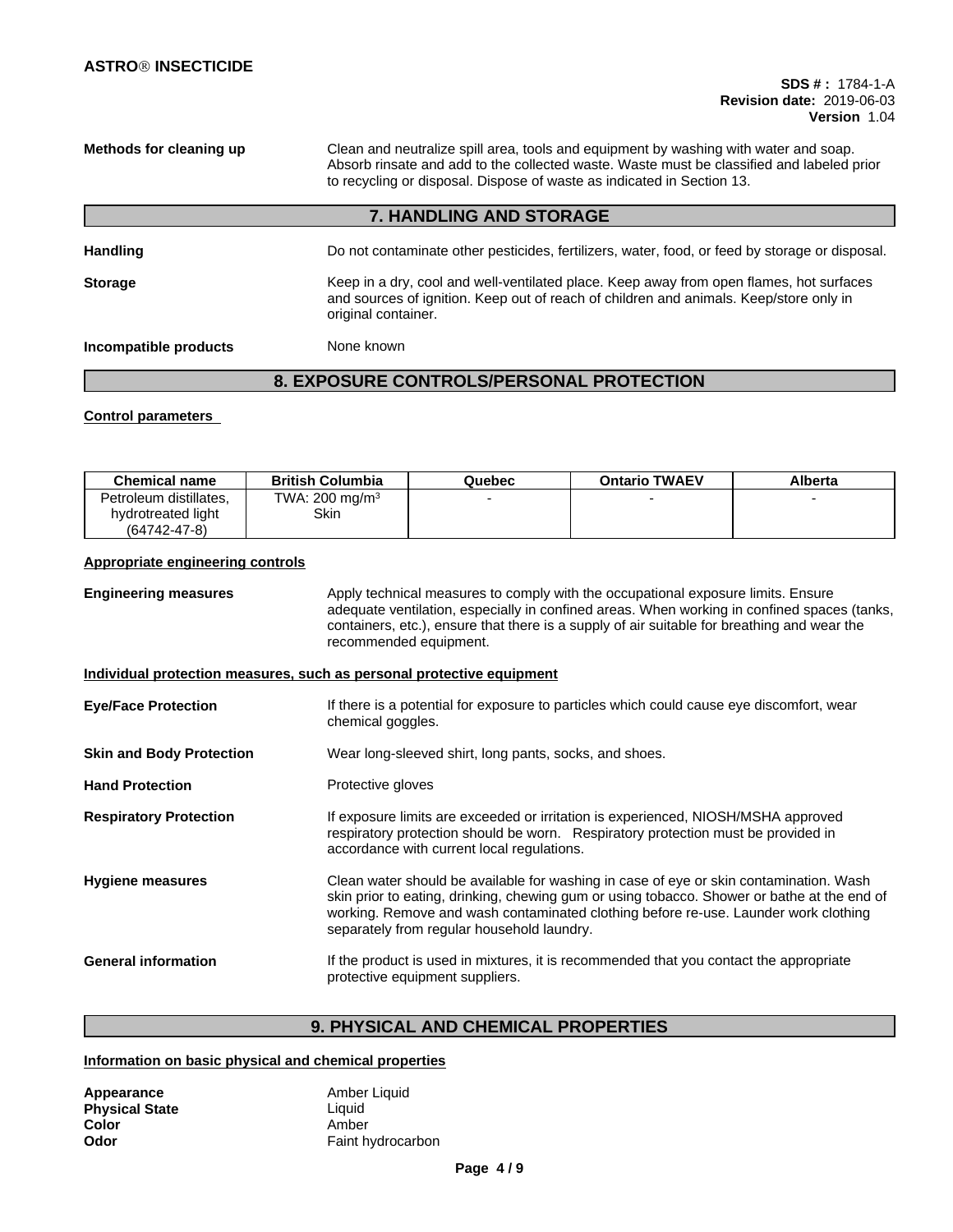### **ASTROÒ INSECTICIDE**

| Odor threshold                      | No information available           |
|-------------------------------------|------------------------------------|
| рH                                  | 3.75                               |
| <b>Melting point/freezing point</b> | Not applicable                     |
| <b>Boiling Point/Range</b>          | No information available           |
| <b>Flash point</b>                  | 82.2 °C / 179.96 °F Tag Closed Cup |
| <b>Evaporation Rate</b>             | No information available           |
| Flammability (solid, gas)           | No information available           |
| <b>Flammability Limit in Air</b>    |                                    |
| <b>Upper flammability limit:</b>    | No information available           |
| Lower flammability limit:           | No information available           |
| Vapor pressure                      | No information available           |
| <b>Vapor density</b>                | No information available           |
| <b>Relative density</b>             | 8.61 lb/gal                        |
| <b>Specific gravity</b>             | 1.033 @ 20°C                       |
| <b>Water solubility</b>             | <b>Emulsifies</b>                  |
| Solubility in other solvents        | No information available           |
| <b>Partition coefficient</b>        | No information available           |
| <b>Autoignition temperature</b>     | No information available           |
| <b>Decomposition temperature</b>    | No information available           |
| <b>Viscosity, kinematic</b>         | No information available           |
| Viscosity, dynamic                  | No information available           |
| <b>Explosive properties</b>         | No information available           |
| <b>Oxidizing properties</b>         | No information available           |
| <b>Molecular weight</b>             | No information available           |
| <b>Bulk density</b>                 | No information available           |
|                                     |                                    |

**SDS # :** 1784-1-A **Revision date:** 2019-06-03 **Version** 1.04

# **10. STABILITY AND REACTIVITY**

| <b>Reactivity</b>                                                                                         | None under normal use conditions                                                                                                                                                                                |
|-----------------------------------------------------------------------------------------------------------|-----------------------------------------------------------------------------------------------------------------------------------------------------------------------------------------------------------------|
| <b>Chemical Stability</b><br><b>Possibility of Hazardous Reactions</b><br><b>Hazardous polymerization</b> | Stable under recommended storage conditions.<br>None under normal processing.<br>Hazardous polymerization does not occur.                                                                                       |
| <b>Conditions to avoid</b><br>Incompatible materials                                                      | Excessive heat, Extreme risk of explosion by shock, friction, fire or other sources of ignition<br>None known.<br>Hazardous Decomposition Products Chlorine, Hydrogen chloride, Carbon oxides (COx), Aldehydes. |

# **11. TOXICOLOGICAL INFORMATION**

**Product Information**

| LD50 Oral              | 998 mg/kg (rat)         |
|------------------------|-------------------------|
| <b>LD50 Dermal</b>     | $> 2000$ mg/kg (rabbit) |
| <b>LC50 Inhalation</b> | $> 4.3$ mg/L 4 hr (rat) |
|                        |                         |

**Serious eye damage/eye irritation** Mildly irritating. **Skin corrosion/irritation Moderately 1986**<br> **Sensitization** Sensitizer **Sensitization** 

| Chemical name          | LD50 Oral          | <b>LD50 Dermal</b>      | <b>LC50 Inhalation</b> |
|------------------------|--------------------|-------------------------|------------------------|
| Permethrin             | 3129 mg/kg (Rat)   | > 2000 mg/kg ( Rabbit ) | > 2.09 mg/L (Rat)4 h   |
| $(52645 - 53 - 1)$     |                    |                         |                        |
| Petroleum distillates, | > 5000 mg/kg (Rat) | > 2000 mg/kg (Rabbit)   | > 5.2 mg/L (Rat) 4 h   |
| hydrotreated light     |                    |                         |                        |
| $(64742 - 47 - 8)$     |                    |                         |                        |

### **Information on toxicological effects**

**Symptoms** Large toxic doses of the formulated product, administered by ingestion to animals, produced central nervous system effects with symptoms that include hypersensitivity to touch and sound, tremors, and clonic convulsions. Overexposure via inhalation produced symptoms such as squinting eyes, irregular and rattling breathing, and ataxia.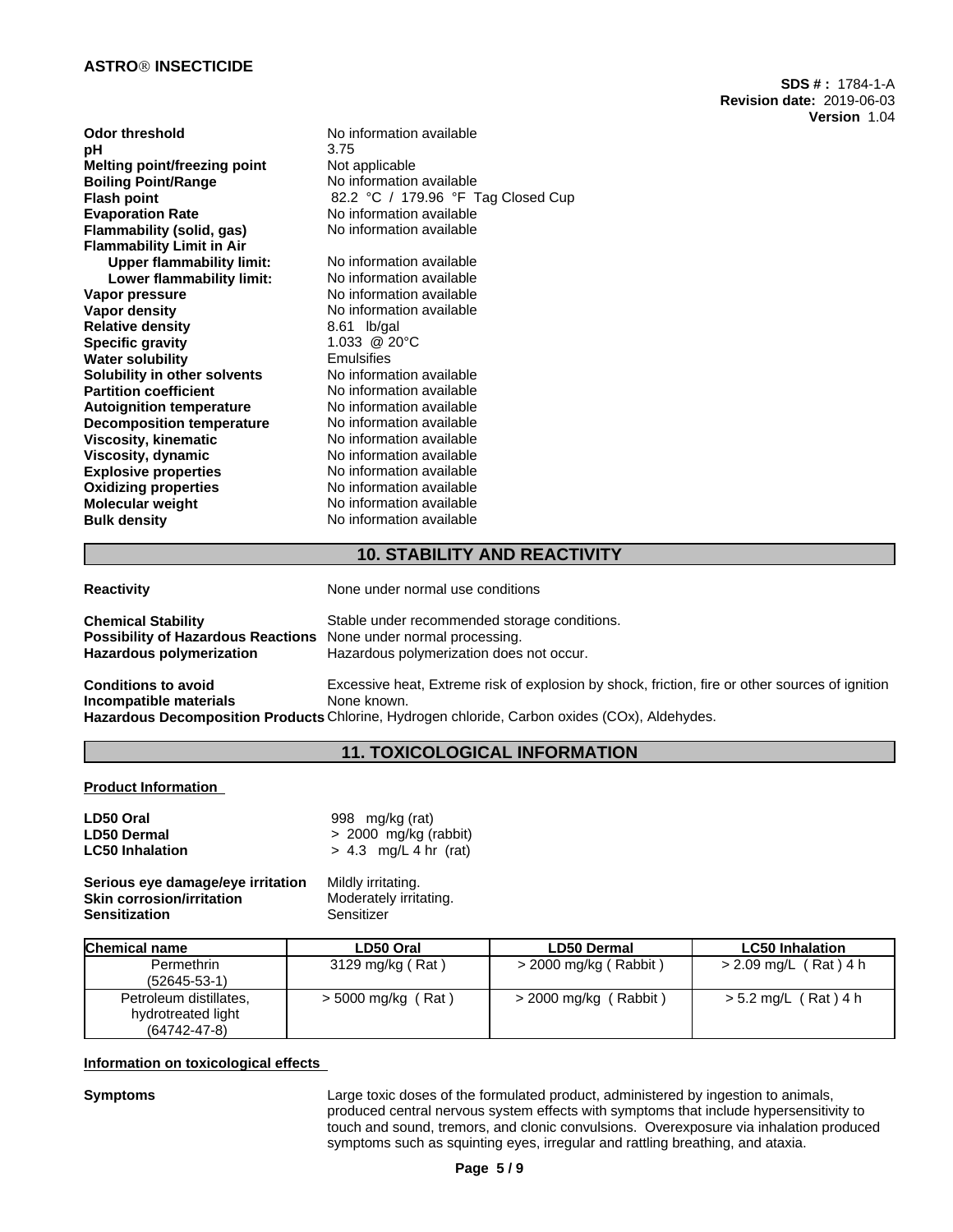# **Delayed and immediate effects as well as chronic effects from short and long-term exposure**

| <b>Chronic toxicity</b>                                          | Effects are expected to be similar to those that are seen with acute toxicity.                                                                                       |
|------------------------------------------------------------------|----------------------------------------------------------------------------------------------------------------------------------------------------------------------|
|                                                                  |                                                                                                                                                                      |
| <b>Mutagenicity</b>                                              | Permethrin: Not genotoxic in laboratory studies.                                                                                                                     |
| Carcinogenicity                                                  | Permethrin: Evidence of tumors in mice but is not considered relevant to humans.                                                                                     |
| <b>Neurological effects</b>                                      | Permethrin: Clinical signs of neurotoxicity include altered motor activity and neurobehavioral<br>effects, with no signs of histopathology.                          |
| <b>Reproductive toxicity</b>                                     | Permethrin: No toxicity to reproduction in animal studies.                                                                                                           |
| <b>Developmental toxicity</b>                                    | Permethrin: Not teratogenic in animal studies.                                                                                                                       |
| <b>STOT - single exposure</b><br><b>STOT - repeated exposure</b> | May cause damage to organs. See listed target organs below.<br>May cause damage to organs through prolonged or repeated exposure. See listed target<br>organs below. |
| Target organ effects                                             | Permethrin: Central Nervous System (CNS).                                                                                                                            |
| <b>Neurological effects</b>                                      | Permethrin: Clinical signs of neurotoxicity include altered motor activity and neurobehavioral<br>effects, with no signs of histopathology.                          |
| <b>Aspiration hazard</b>                                         | Potential for aspiration if swallowed.                                                                                                                               |

| <b>Chemical name</b> | <b>ACGIF</b> | <b>IARC</b> | <b>MTI</b><br>. | <b>OCUA</b><br>יוסט |
|----------------------|--------------|-------------|-----------------|---------------------|
| Permethrin           |              | Group∶      |                 |                     |
| 52645-53-            |              |             |                 |                     |

#### **Legend:**

*IARC (International Agency for Research on Cancer) Group 3 - Not classifiable as to its carcinogenicity to humans*

# **12. ECOLOGICAL INFORMATION**

# **Ecotoxicity**

| Permethrin (52645-53-1) |            |                |        |           |
|-------------------------|------------|----------------|--------|-----------|
| Active Ingredient(s)    | Duration   | <b>Species</b> | Value  | Units     |
| Permethrin              | 48 h EC50  | Crustacea      | 0.001  | mq/L      |
|                         | 72 h EC50  | Algae          | 0.0125 | mg/L      |
|                         | 21 d NOEC  | Crustacea      | 0.039  | $\mu$ g/L |
|                         | 96 hr NOEC | Algae          | 0.9    | $\mu$ g/L |
|                         | 21 d NOEC  | <b>Fish</b>    | 0.3    | $\mu$ g/L |
|                         | 96 h LC50  | Fish           | 5.3    | mg/L      |
|                         | 96 h EC50  | Algae          | 0.010  | mg/L      |

| <b>Chemical name</b>                                       | <b>Toxicity to algae</b>                             | Toxicity to fish                                                                                                                                                                                                                         | Toxicity to daphnia and other<br>aquatic invertebrates                                            |  |  |
|------------------------------------------------------------|------------------------------------------------------|------------------------------------------------------------------------------------------------------------------------------------------------------------------------------------------------------------------------------------------|---------------------------------------------------------------------------------------------------|--|--|
| Glyceral triacetate<br>102-76-1                            |                                                      | 48 h LC50: $= 170$ mg/L (Leuciscus<br>idus) static                                                                                                                                                                                       | 48 h EC50: $=$ 380 mg/L (Daphnia<br>magna)                                                        |  |  |
| Petroleum distillates, hydrotreated<br>light<br>64742-47-8 |                                                      | 96 h LC50: $= 2.2$ mg/L (Lepomis<br>macrochirus) static 96 h LC50: $= 2.4$<br>mg/L (Oncorhynchus mykiss) static<br>96 h LC50: $=$ 45 mg/L (Pimephales<br>promelas) flow-through                                                          | 96 h LC50: $=$ 4720 mg/L<br>(Den-dronereides heteropoda)                                          |  |  |
| 2-methylpropan-1-ol<br>78-83-1                             | 48 h EC50: $= 230$ mg/L<br>(Desmodesmus subspicatus) | 96 h LC50: 1120 - 1520 mg/L<br>(Oncorhynchus mykiss)<br>flow-through 96 h LC50: 1370 -<br>1670 mg/L (Pimephales promelas)<br>flow-through 96 h LC50: 1480 -<br>1730 mg/L (Lepomis macrochirus)<br>$ $ flow-through 96 h LC50: = 375 mg/L | 48 h EC50: 1070 - 1933 mg/L<br>(Daphnia magna) Static 48 h EC50:<br>$= 1300$ mg/L (Daphnia magna) |  |  |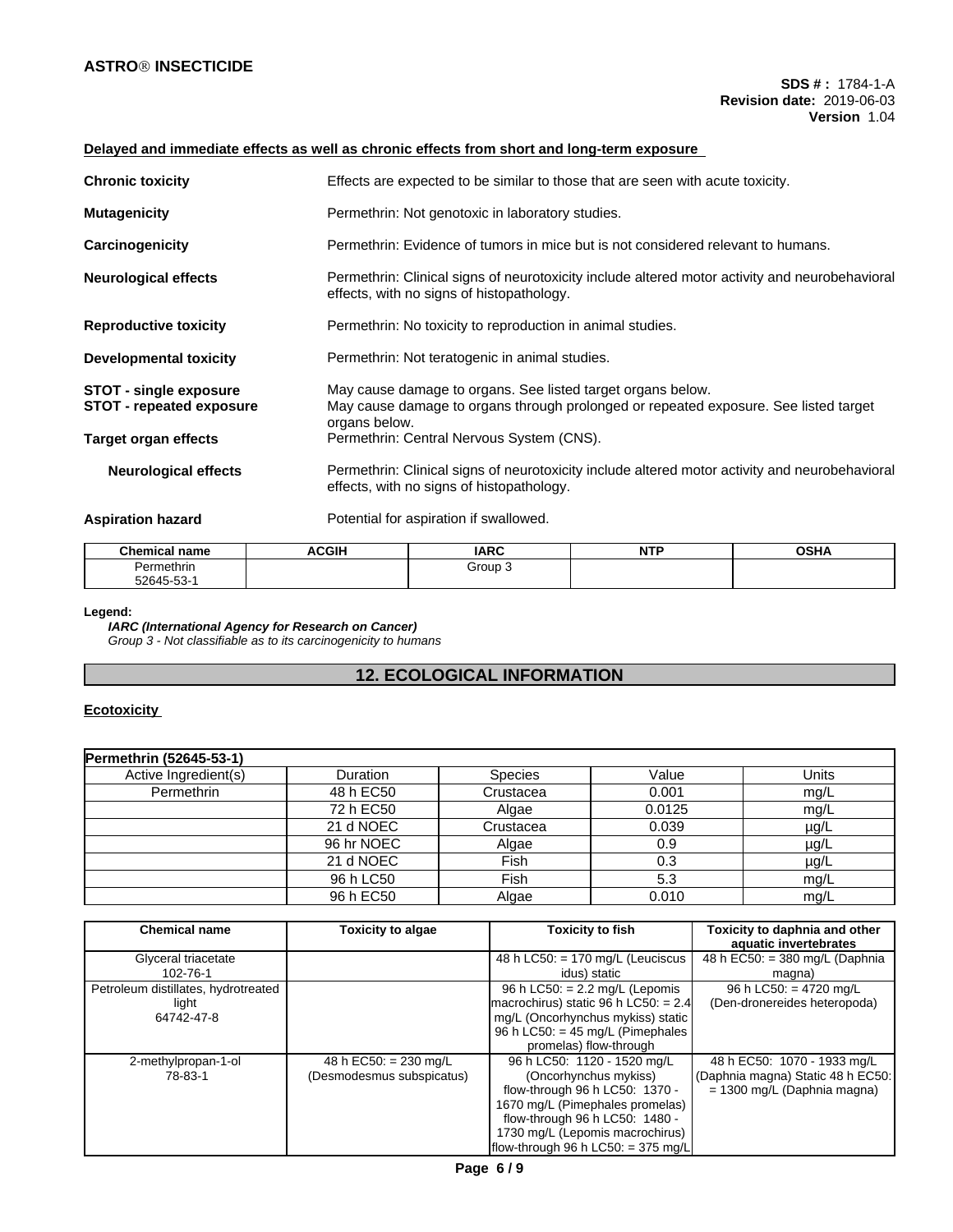|                                                                                                                                                       | דע.ו וו <b>טופו<del>ט</del></b>                                                                                                                                                                                                                                                                                                                                                                |  |  |  |  |  |  |  |  |
|-------------------------------------------------------------------------------------------------------------------------------------------------------|------------------------------------------------------------------------------------------------------------------------------------------------------------------------------------------------------------------------------------------------------------------------------------------------------------------------------------------------------------------------------------------------|--|--|--|--|--|--|--|--|
|                                                                                                                                                       | (Pimephales promelas) static                                                                                                                                                                                                                                                                                                                                                                   |  |  |  |  |  |  |  |  |
| Persistence and degradability                                                                                                                         | Permethrin: Moderately persistent. Does not readily hydrolyze. Not readily biodegradable.                                                                                                                                                                                                                                                                                                      |  |  |  |  |  |  |  |  |
| <b>Bioaccumulation</b>                                                                                                                                | Permethrin: The substance has a potential for bioconcentration.                                                                                                                                                                                                                                                                                                                                |  |  |  |  |  |  |  |  |
| <b>Mobility</b>                                                                                                                                       | Permethrin: Immobile; Not expected to reach groundwater.                                                                                                                                                                                                                                                                                                                                       |  |  |  |  |  |  |  |  |
|                                                                                                                                                       | <b>13. DISPOSAL CONSIDERATIONS</b>                                                                                                                                                                                                                                                                                                                                                             |  |  |  |  |  |  |  |  |
| Waste disposal methods                                                                                                                                | Pesticide wastes are toxic. Improper disposal of excess pesticide, spray mixture, or rinsate<br>is prohibited. If these wastes cannot be disposed of by use according to label instructions,<br>contact appropriate disposal authorities for guidance. Proper personal protective<br>equipment, as described in Sections 7 and 8, must be worn while handling materials for<br>waste disposal. |  |  |  |  |  |  |  |  |
| <b>Contaminated Packaging</b>                                                                                                                         | Containers must be disposed of in accordance with local, state and federal regulations.<br>Refer to the product label for container disposal instructions.                                                                                                                                                                                                                                     |  |  |  |  |  |  |  |  |
|                                                                                                                                                       | <b>14. TRANSPORT INFORMATION</b>                                                                                                                                                                                                                                                                                                                                                               |  |  |  |  |  |  |  |  |
| <u>DOT</u>                                                                                                                                            | Not regulated for transportation if shipped in Non Bulk packaging. The classification below<br>pertains to the shipment in Bulk packaging.                                                                                                                                                                                                                                                     |  |  |  |  |  |  |  |  |
| UN/ID no<br><b>Proper Shipping Name</b><br><b>Hazard class</b><br><b>Packing Group</b><br><b>Marine Pollutant</b><br><b>Description</b>               | UN3082<br>Environmentally hazardous substance, liquid, n.o.s.<br>9<br>III<br>Permethrin.<br>NA1993, Combustible liquid, n.o.s. (Aromatic hydrocarbons), III                                                                                                                                                                                                                                    |  |  |  |  |  |  |  |  |
| <b>TDG</b><br>UN/ID no<br><b>Proper Shipping Name</b><br><b>Hazard class</b><br><b>Packing Group</b><br><b>Marine Pollutant</b><br><b>Description</b> | Classification below is only applicable when shipped by vessel and is not applicable when<br>shipped by road or rail only.<br><b>UN3082</b><br>Environmentally hazardous substance, liquid, n.o.s.<br>9<br>Ш<br>Permethrin.<br>UN3082, Environmentally hazardous substance, liquid, n.o.s. (permethrin), 9, PGIII, Marine<br>Pollutant                                                         |  |  |  |  |  |  |  |  |
| <b>ICAO/IATA</b>                                                                                                                                      |                                                                                                                                                                                                                                                                                                                                                                                                |  |  |  |  |  |  |  |  |
| UN/ID no<br><b>Proper Shipping Name</b><br><b>Hazard class</b><br><b>Packing Group</b><br><b>Description</b>                                          | <b>UN3082</b><br>Environmentally hazardous substance, liquid, n.o.s.<br>9<br>Ш<br>UN3082, Environmentally hazardous substance, liquid, n.o.s. (permethrin), 9, PGIII, Marine<br>Pollutant                                                                                                                                                                                                      |  |  |  |  |  |  |  |  |
| <b>IMDG/IMO</b><br>UN/ID no<br><b>Proper Shipping Name</b><br><b>Hazard class</b><br><b>Packing Group</b><br>EmS No.                                  | <b>UN3082</b><br>Environmentally hazardous substance, liquid, n.o.s.<br>9<br>Ш<br>$F-A, S-F$<br>Permethrin                                                                                                                                                                                                                                                                                     |  |  |  |  |  |  |  |  |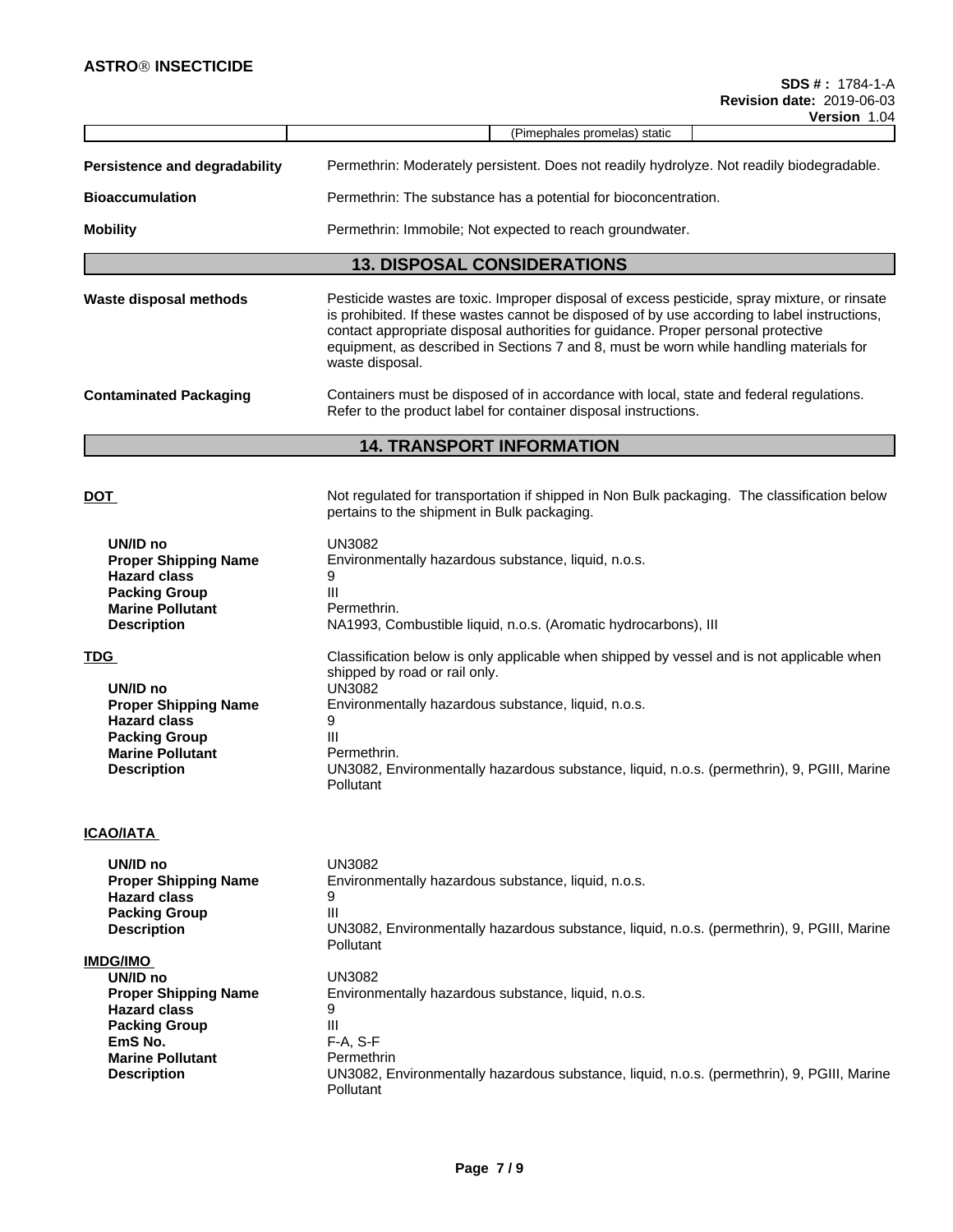# **15. REGULATORY INFORMATION**

# **U.S. Federal Regulations**

### **SARA 313**

Section 313 of Title III of the Superfund Amendments and Reauthorization Act of 1986 (SARA). This product contains a chemical or chemicals which are subject to the reporting requirements of the Act and Title 40 of the Code of Federal Regulations, Part 372:

| ~<br><b>Chemical name</b> | <b>CAS-No</b> | Weight % | <b>SARA 313</b><br><b>Chreshold</b> |  |
|---------------------------|---------------|----------|-------------------------------------|--|
|                           |               |          | $\sim$<br>Values %<br>70            |  |
| 52645-53-1<br>Permethrin  | 52645-53-     | 36.8     | . .                                 |  |

### **SARA 311/312 Hazard Categories**

| <b>Acute health hazard</b>        | Yes |
|-----------------------------------|-----|
| <b>Chronic health hazard</b>      | Yes |
| Fire hazard                       | Yes |
| Sudden release of pressure hazard | No  |
| <b>Reactive Hazard</b>            | No  |

### **Clean Water Act**

This product does not contain any substances regulated as pollutants pursuant to the Clean Water Act (40 CFR 122.21 and 40 CFR 122.42)

### **CERCLA**

This material, as supplied, contains one or more substances regulated as a hazardous substance under the Comprehensive Environmental Response Compensation and Liability Act (CERCLA) (40 CFR 302):

| <b>Chemical name</b>           | <b>Hazardous Substances RQs</b> | <b>Extremely Hazardous Substances</b><br>RQs |
|--------------------------------|---------------------------------|----------------------------------------------|
| 2-methylpropan-1-ol<br>78-83-1 | 5000 lb<br>2270 ka              |                                              |

#### *FIFRA Information*

This chemical is a pesticide product registered by the Environmental Protection Agency and is subject to certain labeling requirements under federal pesticide law. These requirements differ from the classification criteria and hazard information required for safety data sheets, and for workplace labels of non-pesticide chemicals. Following is the hazard information as *required on the pesticide label:*

### *CAUTION*

Harmful if swallowed. Harmful if absorbed through the skin. Prolonged or frequent skin contact may cause allergic reactions in *some individuals.*

*This product is extremely toxic to fish and aquatic invertebrates.*

### **US State Regulations**

### **California Proposition 65**

This product does not contain any Proposition 65 chemicals.

### **U.S. State Right-to-Know Regulations**

| <b>CL</b><br>mical name<br><b>Brand</b> | יינם ה<br>larcay | шизык | п.<br>$- -$<br>anıd |
|-----------------------------------------|------------------|-------|---------------------|
| Permethrin                              |                  | . .   |                     |
| $\sim$<br>- ~<br>$764 -$<br>-ר-ר<br>.   |                  |       |                     |

### **International Inventories**

| Chemical<br>name | <b>TSCA</b> | <b>DSL</b> | <b>ECS/ELINC</b><br>EINE\ | <b>ENCS</b> | <b>China</b> | $\mathbf{u}$<br><b>KECI</b><br>.Korea)<br>'NL<br>-ul | <b>PICCS</b>  | <b>AICS</b>            |
|------------------|-------------|------------|---------------------------|-------------|--------------|------------------------------------------------------|---------------|------------------------|
|                  | (United     | (Canada)   | S (Europe)                | (Japan      | (IECSC)      |                                                      | (Philippines) | . .<br>\ustralia<br>1Δ |